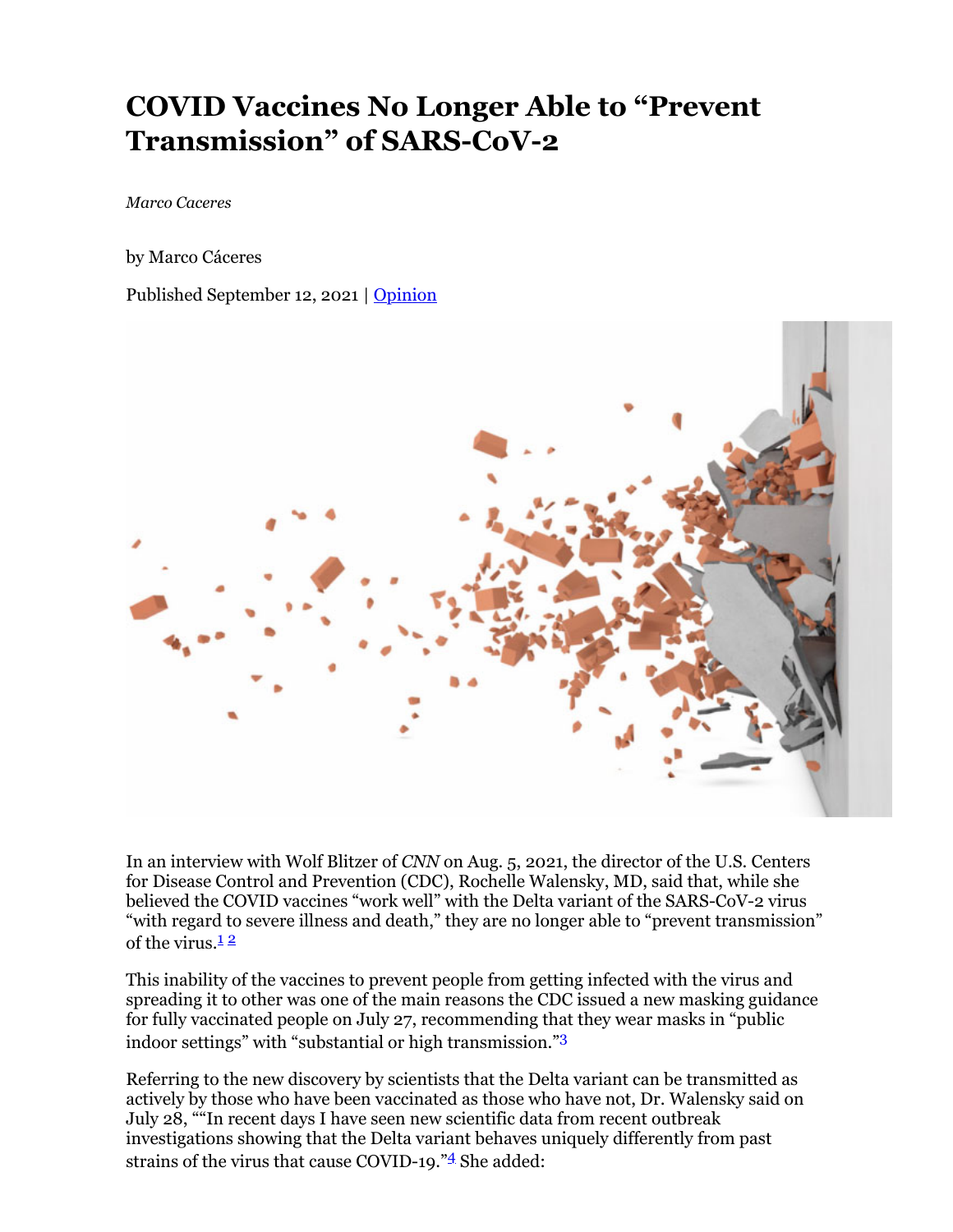[W]ith the Delta variant we now see in our outbreak investigations that have been occurring over the last couple of weeks, in those outbreak investigations we have been seeing that if you happen to have one of those breakthrough infections that you can actually now pass it to somebody else.<sup>4</sup>

This "new scientific data from recent outbreak investigations" cited by Dr. Walensky had to do with the coronavirus outbreak that occurred in Provincetown, Massachusetts in July. In that outbreak, 469 people became infected with the virus and 74 percent of them were fully vaccinated individuals. In an article published in *The Vaccine Reaction* on Aug. 9, Barbara Cáceres noted this caused "alarm" within the CDC and led it to "double down on imperatives for a return to masking, including for the vaccinated, and more vaccination."5 6

Dr. Walensky's admission that the COVID vaccines are unable to prevent transmission was in response to the following question by Blitzer:

But what about all the fully vaccinated people who get that breakthrough infection? Can they pass it on? Could they pass it on to their children? Could they pass the virus on to older people, especially more vulnerable people with underlying health conditions? $\frac{12}{1}$ 

Dr. Walensky responded:

And that's exactly the point that we made in our guidance. So yes, they can with the Delta variant. And that was the reason that we changed our guidance last Tuesday. Our vaccines are working exceptionally well. They continue to work well for Delta with regard to severe illness and death, they prevent it. But what they can't do anymore is prevent transmission.<sup>12</sup>

Seemingly wanting to make sure that he understood Dr. Walensky correctly, Blitzer asked:

If there is a breakthrough case, you get COVID, you're fully vaccinated but you are totally asymptomatic, you could still pass on the virus to someone else, is that right? $\frac{12}{1}$ 

"That exactly right," Dr. Walensky said. $12$ 

## **Both Vaccinated and Unvaccinated People are Potential Spreaders of SARS-CoV-2 Virus**

Given this new information about the ineffectiveness of the COVID vaccines in preventing transmission, why is there a growing public perception that unvaccinated people pose a threat when it comes to the spread of the SARS-CoV-2 virus and vaccinated people do not? Why are unvaccinated people being scapegoated and threatened with all sorts of restrictions and penalties by government and corporations, while vaccinated people are heralded as good and responsible citizens who have done their duty for the sake of the "greater good"?

Why do those who have freely made the choice to get vaccinated engage in so much vitriol and "virtue signaling" toward their unvaccinated brethren and deny them the same freedom to choose?

## **Gov. DeSantis Says COVID Vaccination is a Personal Health Choice**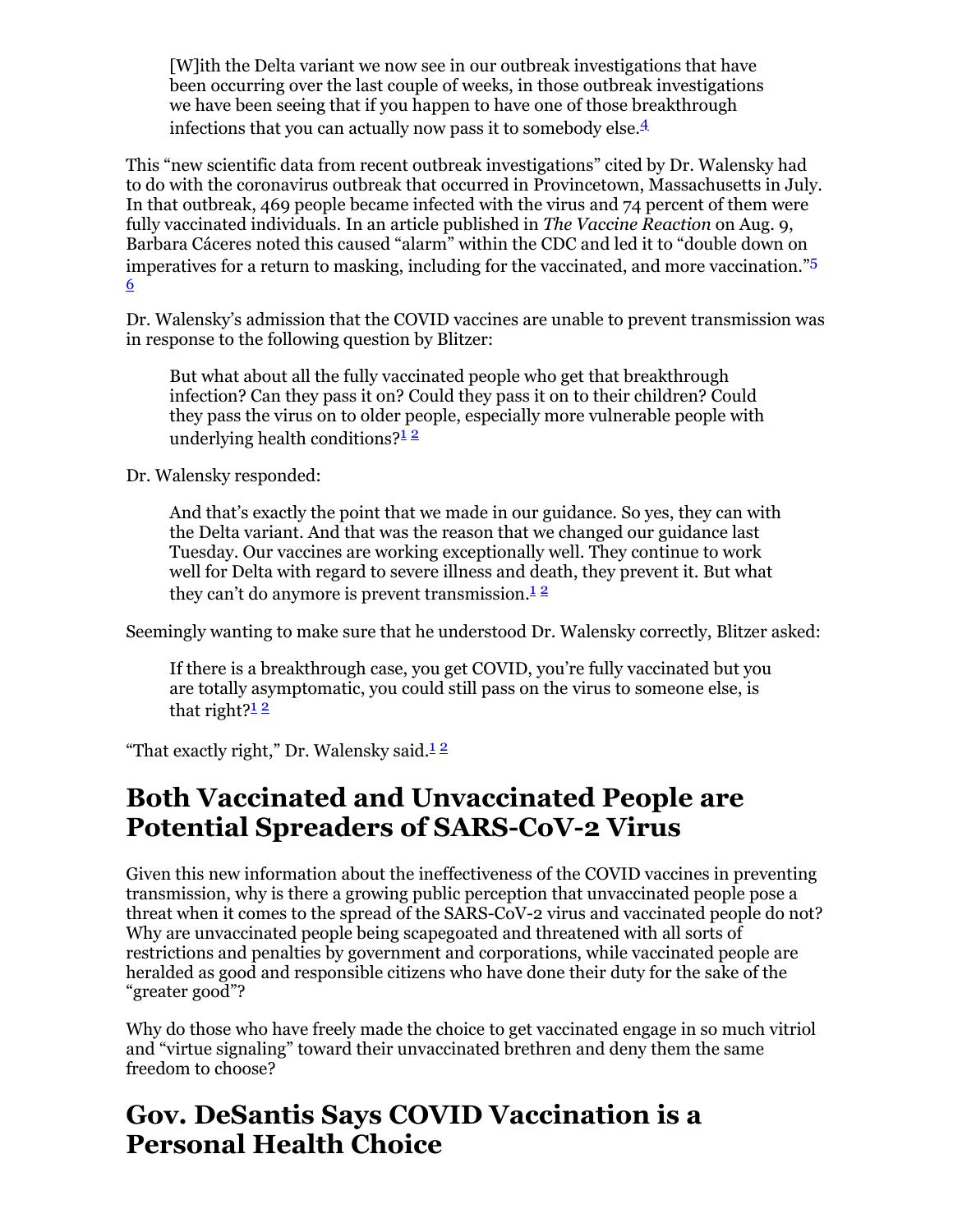After all, if what the director of the CDC is true, there is no rational reason for the existence of two-tiered system in the United States in which vaccinated people are fully accepted by society and unvaccinated people are treated as second-class citizens. This is a point that Governor Ron DeSantis of Florida stressed during a press conference on Sept. 3:

I also don't want two classes of citizens. We have some people in our communities who just made the decision that [getting a COVID vaccine] is not something they're going to do. So what, you're going to write them out of society? They're not going to be able to show their face? $\mathbb{Z}$ 

Gov. DeSantis' reasoning was based on precisely the science to which Dr. Walensky has alluded during the past two months—the fact that, while the COVID vaccines are believed to help protect against serious COVID illness and minimize the risk of hospitalization and death from the disease, the vaccines do not prevent transmission of the SARS-CoV-2 virus. Gov. DeSantis said:

As much as I am happy to see vaccinated people get good protection against hospitalization and death, and it has been good, the fact is [the SARS-CoV-2 virus] is spreading regardless of vaccination. That's just the reality. The theory behind the vaccine passport is, okay, if you force everyone to have it in order to live in society, then you'll be able to basically just nuke COVID. Well, we know that that's not the case. You know, [with] very very high vaccination rates, you still have big waves. So it just doesn't make any sense.<sup>7</sup>

At the end of the day, the vaccines have helped people ward off severe illness. And we obviously work very hard to distribute it. At the end of the day, though, it's about your health and whether you want that protection or not. It really doesn't impact me or anyone else, cause we've seen the data on this.<sup>7</sup>

Gov. DeSantis was taking Dr. Walensky's comments about the limitations of COVID vaccines to their logical conclusion, which is that vaccinated people can spread coronavirus, just like unvaccinated people. So why make a distinction between the two groups?

*If you would like to receive an e-mail notice of the most recent articles published in The Vaccine Reaction each week, click here.*

Click here to view References:

Barbara Cáceres, CDC, Centers for Disease Control and Prevention, CNN, COVID-19, Delta variant, Florida, Marco Cáceres, National Vaccine Information Center, NVIC, Rochelle Walensky, Ron DeSantis, SARS-CoV-2, The Vaccine Reaction, Wolf Blitzer

*Note: This commentary provides referenced information and perspective on a topic related to vaccine science, policy, law or ethics being discussed in public forums and by U.S. lawmakers. The websites of the U.S. Department of Health and Human Services (DHHS) provide information and perspective of federal agencies responsible for vaccine research, development, regulation and policymaking.*

...

### **29 Responses to "COVID Vaccines No Longer Able to "Prevent Transmission" of SARS-CoV-2"**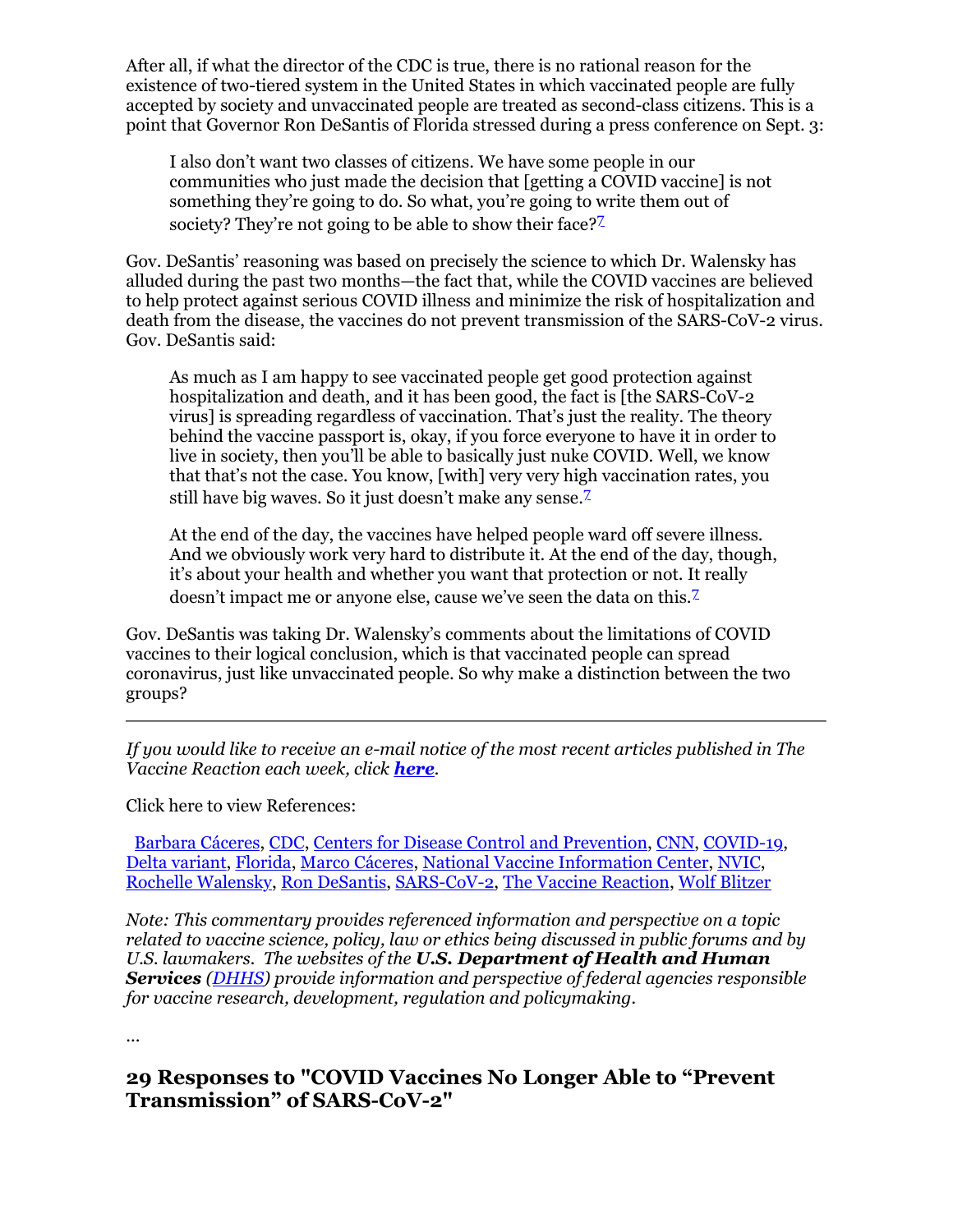

*INGRID C DURDEN* September 13, 2021 at 1:01 pm

The experimental vaccines NEVER stopped the spread. In the press article from all 4 products, the only thing promised, was make the disease LESS spreading, less harsh, and less deadly. The products have been leaky from the start. That is one of the reasons I did not take them, apart from being allergic to one of the ingredients.

**Reply** 



*Kim* September 13, 2021 at 1:02 pm

So why do they insist on mandating the vaccine for healthcare workers?

**Reply** 



*Greg Hill* September 13, 2021 at 4:33 pm

Why? In order to get as many of them as possible to resign or be fired, thereby exacerbating the ongoing healthcare crisis and killing off as many Americans as possible, especially the chronically ill who, through Medicare and Medicaid, are costing the governments a lot of money.

**Reply** 

```
3.
```
*Dr. Wade Arnett Lofton* September 13, 2021 at 1:13 pm

Great article!!!

**Reply** 

```
4.
```
*Thomas Brown* September 13, 2021 at 1:19 pm

"At the end of the day, the vaccines have helped people ward off severe illness. And we obviously work very hard to distribute it. At the end of the day, though, it's about your health and whether you want that protection or not. It really doesn't impact me or anyone else, cause we've seen the data on this." –

This is simply not true. In fact, it is the unvaccinated people who fill up the ICUs to overflowing, exhaust hospital workers, and cause routine surgeries (such as knee replacements) to be postponed for months and months.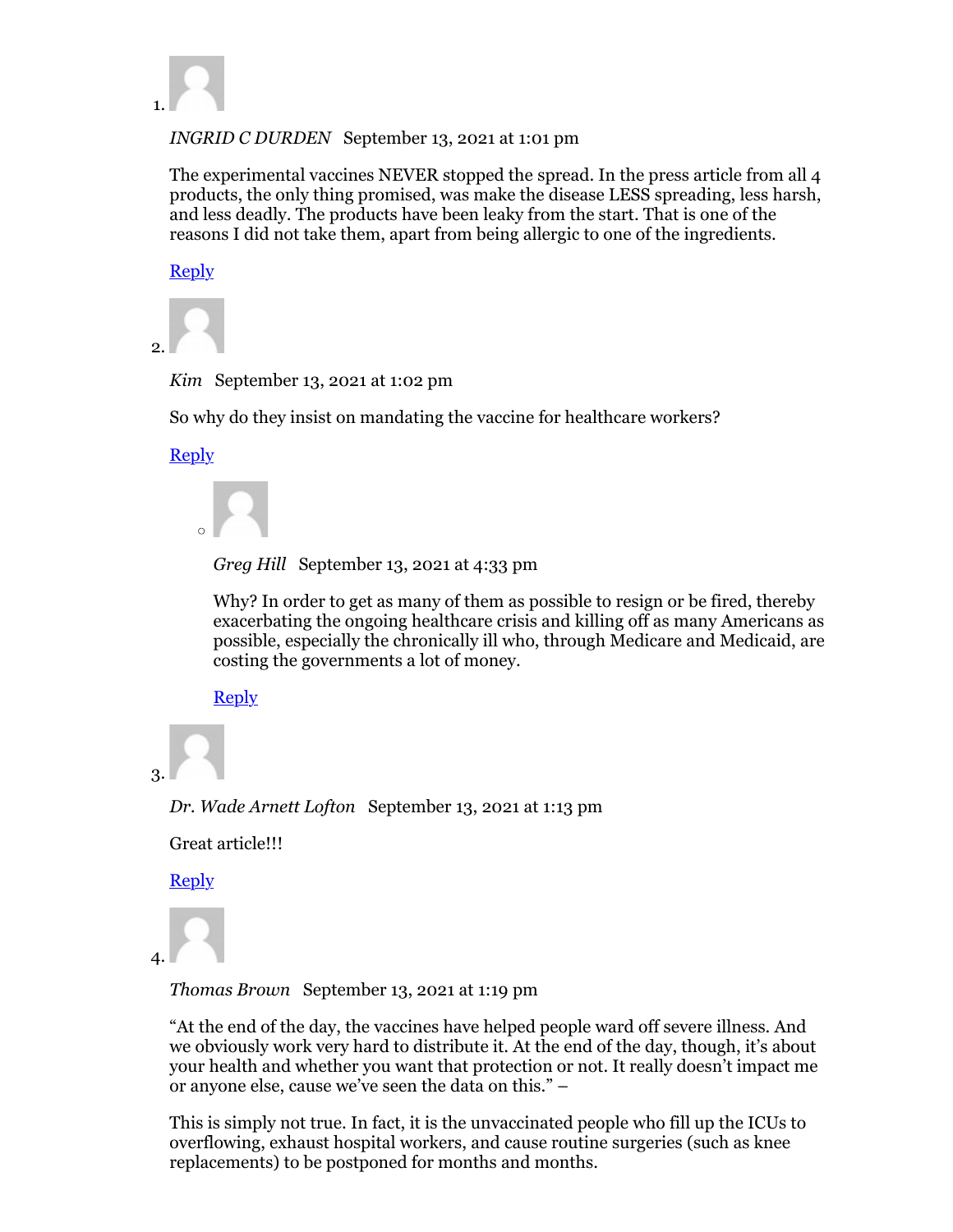#### **Reply**

*Dani* September 13, 2021 at 2:48 pm

Not true … the unvaxxed are being scapegoated to further push the mainstream narrative.

Reply



*Jello* September 13, 2021 at 2:58 pm

You need to do further research. Look into Israel, Gibraltar, Iceland, Seychelles, Chile, & Australia.

Reply



*Linda Jessen* September 13, 2021 at 4:26 pm

Dude, obviously you did not read the article. Kindly stop spewing your unsubstantiated talking points.

Reply



*Jewel* September 13, 2021 at 5:14 pm

It is actually the vaccinated that are spreading the delta variant. The scientists just stated that. Politics says it is the unvaccinated that are in the hospitals. Unvaccinated can mean only one of two vaccines recommended has been taken. So the vaccine is causing the issue. There are more people in hospital now this year than last year…what is the difference? The vaccine.

**Reply** 

```
\circ
```
5.

*jsaf* September 13, 2021 at 1:30 pm

On the contrary, the experimental cocktail product injected into the arms of the willing and now not-so-willing actually are INCREASING the spread of the virus. That is the scientific FACT that is lost on most, and which will be our undoing as a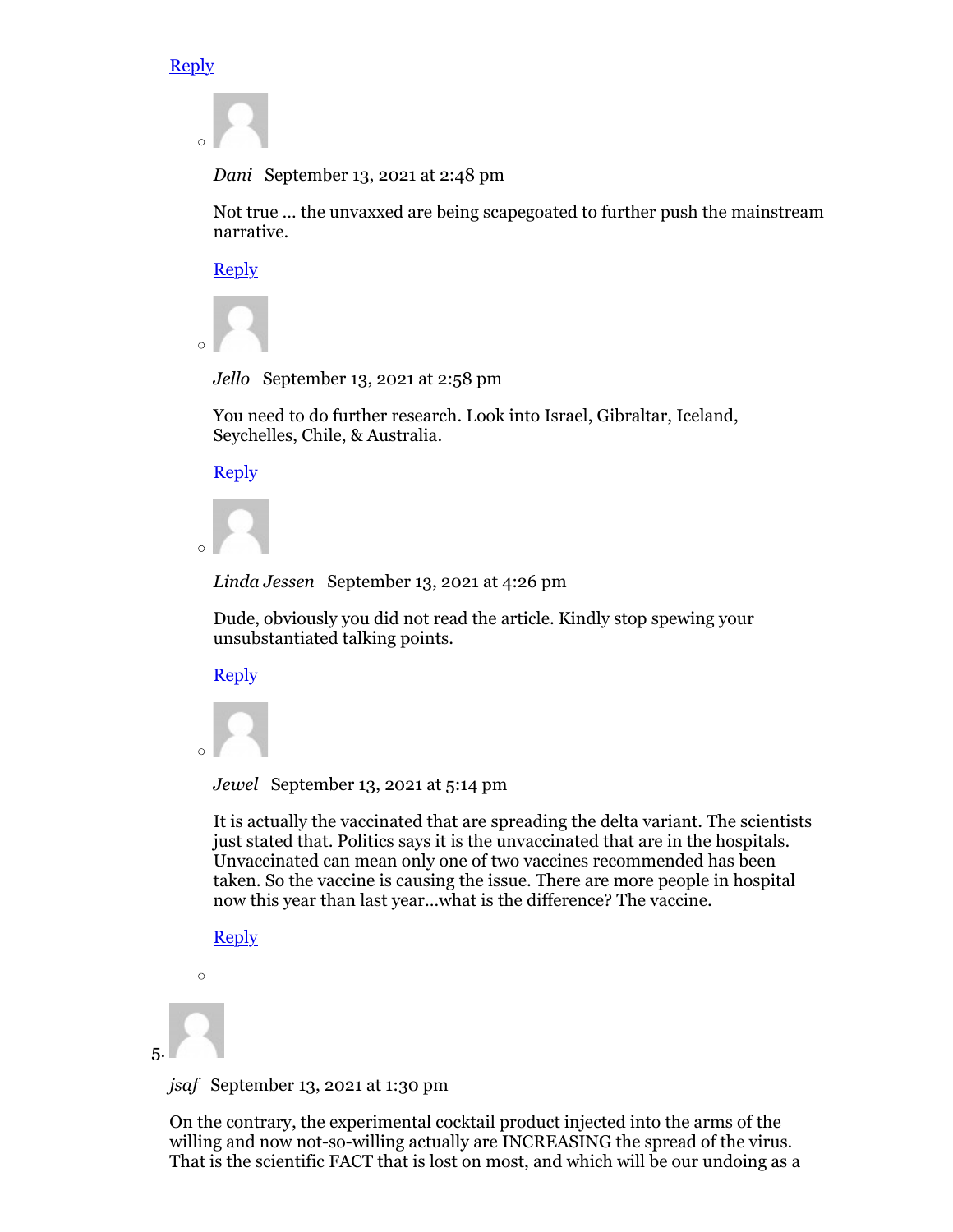civilization. Ah the irony, science destroys science. The snake eats its own tail …

**Reply** 



*Gail* September 13, 2021 at 1:31 pm

Finally! The Director from the CDC admitting that COVID can be transmitted by vax as well as non vax people. If you boost your immune system, follow a healthy diet and lifestyle, and exercise, you will avoid potential complications from this. WAKE UP AMERICA!! FREEDOM OF CHOICE MUST PREVAIL!!

Reply



*Fran* September 13, 2021 at 1:34 pm

A same Govenor vs Illinois Govenor Pritzker.

**Reply** 



*Colorado* September 13, 2021 at 1:46 pm

Can someone draw up a modern discrimination acceptability chart for 2021? With so much discrimination pointed directly at us, we wonder what other forms of discrimination are or are not acceptable now. Some people are going to lose everything. Because no means no, and it does not mean anything else. Penalties for not taking vaccines is absolutely a discriminatory act. They have been building a discriminatory framework directed at childrens access to school, based on vaccines, and now this is applied to adults and their jobs.

People supporting vaccine mandates should be careful what they wish for, because they could turn around tomorrow and find new mandates for other issues, which they may not so readily agree with. If you open the door for acceptable discrimination, there is no end to it and there will be no limits. We're not on a slippery slope, we just fell off the cliff. At this point, expect a rapid increase in the pace and scope of discriminatory practices. Now that people have adopted familiarity with lies and deception, constantly changing 'truths', integrated tragedy as commonplace in their everyday lives, unavoidable. Anti discrimination laws now exist only on paper because in the real world, the act of discrimination is actively sanctioned and promoted by the government. The past is already forgotten.

(1984 cliffnotes) Again the theme of the importance of objective truth returns. Here, Winston takes the position that memory and objective truth must win out over falsehood because the Party cannot destroy memory. O'Brien is set on proving Winston wrong in this case. O'Brien tells Winston that the Party is far superior to Nazi Germany or the Russian Communists because, unlike those other regimes whose enemies were eventually turned into martyrs, the Party refuses to let a stray thought get through. Controlling all thought is the Party's power, a power that will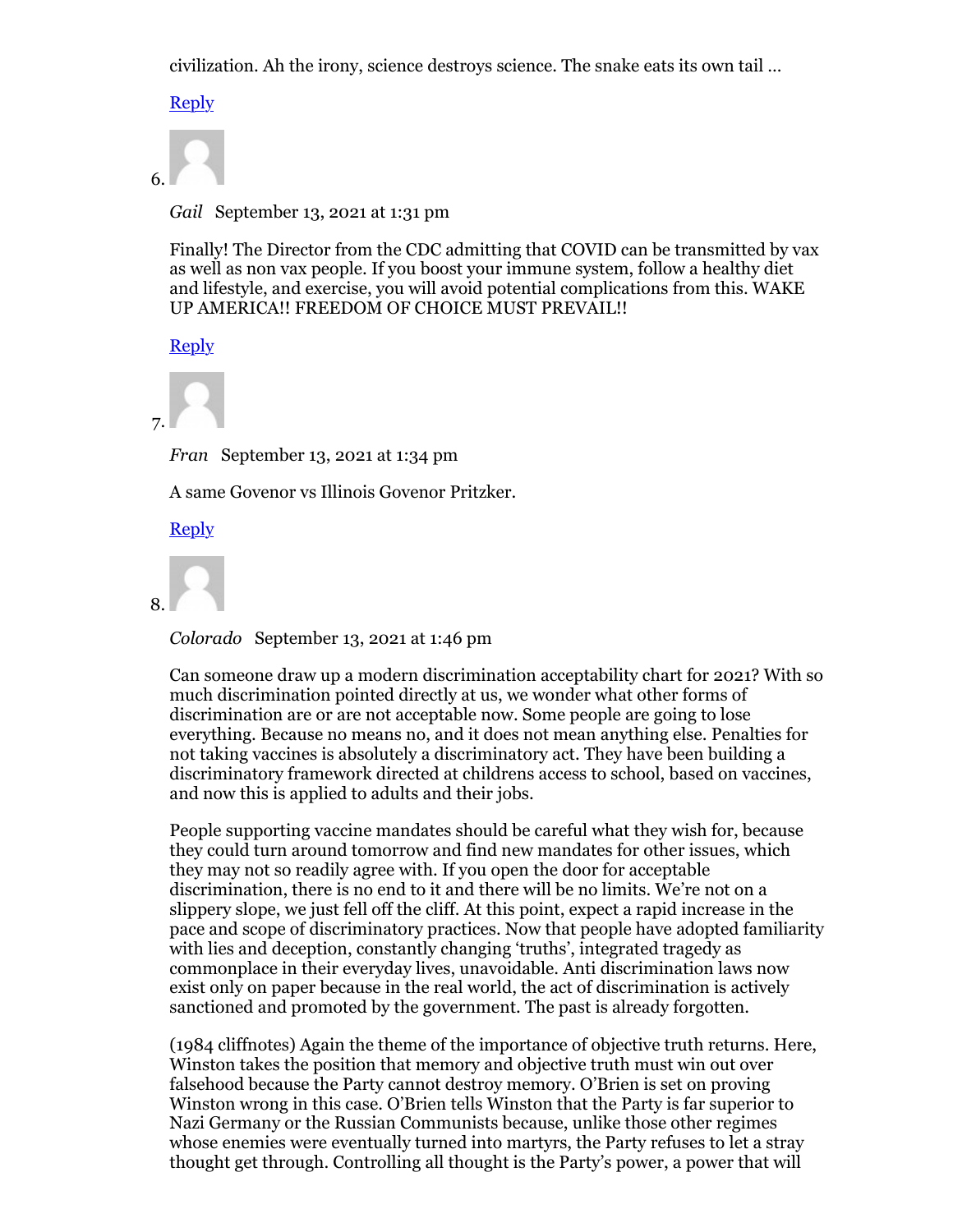remain timeless.

#### **Reply**



*Linda* September 13, 2021 at 1:50 pm

Stop the "Jab" now. It's not working and its causing tremendous damage. By Jan. 22, 2021 186 deaths with only 27 million Americans vaccinated had been reported after the jab. Today13,000 deaths have been reported per VAERS and that is estimated to be only 10% of the actual number, not to mention all the side effects people are having. This jab is killing MORE people than the disease! It's intentional and must be stopped. Why is the government not allowing proven treatments to be used that would stop Covid from spreading. They don;t care about any of us. FIRE FAUCI, IMPEACH BIDEN!

### Reply



*David Meredith* September 13, 2021 at 3:34 pm

I agree fully with you. Although Firing and Impeaching are far to lenient. Should be put in jail for crimes against humanity.

Reply



*Helmer Hilwig* September 13, 2021 at 1:57 pm

To isaf:

…..On the contrary, the experimental cocktail product injected into the arms of the willing and now not-so-willing actually are INCREASING the spread of the virus...... WHERE DO YOU GET THAT FROM?? REFERENCE PLEASE And where that word "experimental" comes from? Pfizer has FULL FDA approval.

#### **Reply**

```
11.
```
*K* September 13, 2021 at 2:05 pm

Does anyone have a good link to information on whether the delta variant is less deadly? This would make sense from a viral evolutionary standpoint.

#### **Reply**

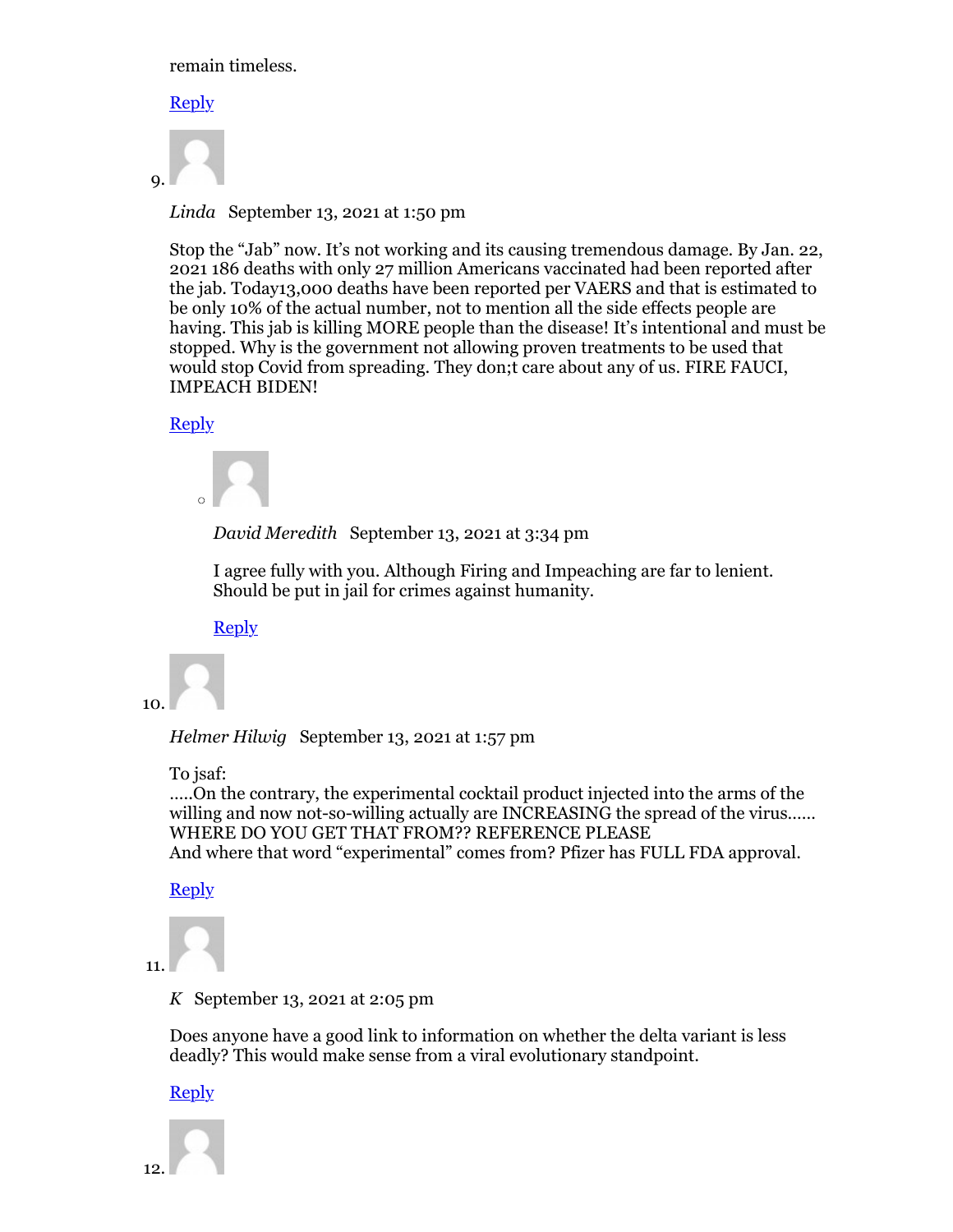#### *Jan* September 13, 2021 at 2:09 pm

The flu vaccine only protects about 50%, but if you do contract the flu and have been vaccinated, you will not be as ill. This is the same premise the Covid vaccine will prevent serious, deadly outcomes. I know a young woman who contracted Covid before we were informed, and she now has a problem with her heartbeat, and she is only 35. I think we all forgot that this is a new virus, and science is trying to keep up. Read about how other vaccines were discovered. I think this is a similar issue.

**Reply** 



*Robert Cannon* September 13, 2021 at 2:29 pm

People need not go to hospital if early intervention practiced (still not CDC procedure causing so many unnecessary deaths). And Cleveland Clinic paper says natural immunity is better than the vaccine. And this is true for any other virus, lasting a lifetime. So when the variant comes that the vaccine does not protect from, you will be in big trouble unless you treat early. Fauci and Biden are vaccine industry shills not to mention Gates et al population culling goals. Then there is the safety issue, esp for kids. Best to get the illness for kids, everyone for that matter. There are the theraputics- Regeneron, HCQ + zinc, Ivermectin, Vit D (5000-10000/day) Vit C, and more. I hear about people that just take HCQ. You need more than this. And I've read anecdotal data showing just zinc 150 mg spread out is very helpful if you get the virus. Normally only 15-30 mg /day is enough. Do some research- there are protocols out there from Frontline Doctors for example. Anyway hospitals are not filling up from what I've seen.

#### Reply

14.

*mary koagedal* September 13, 2021 at 3:27 pm

Are the unvaccinated a threat to others? By Michel Accad on Sep 12, 2021 11:13 pm

A disputed question argued in the Scholastic style.

Objection 1. The unvaccinated are indeed a threat to others because the pandemic will only be overcome through herd immunity, and herd immunity can only be achieved safely and promptly through widespread vaccination. The unvaccinated are thus postponing the time until herd immunity is achieved and therefore are responsible for the heavy morbidity and mortality caused by this avoidable delay. Objection 2. Asymptomatic infections with SARS-CoV-2 are known to occur and an unvaccinated person can transmit the virus to innocent bystanders. Therefore the unvaccinated are a threat to others.

Objection 3. The unvaccinated have an irrational fear of vaccines that is not supported by science. They have conspiratorial attitudes that are spreading through campaigns of disinformation, undermining public health institutions, and damaging social cohesion. Therefore the unvaccinated are a threat to others.

Objection 4. By minimizing the danger of the virus, the unvaccinated also dismiss the value of non-pharmacological interventions (NPIs) such as social distancing and masking. Their overall reckless behavior further contributes to the spread of the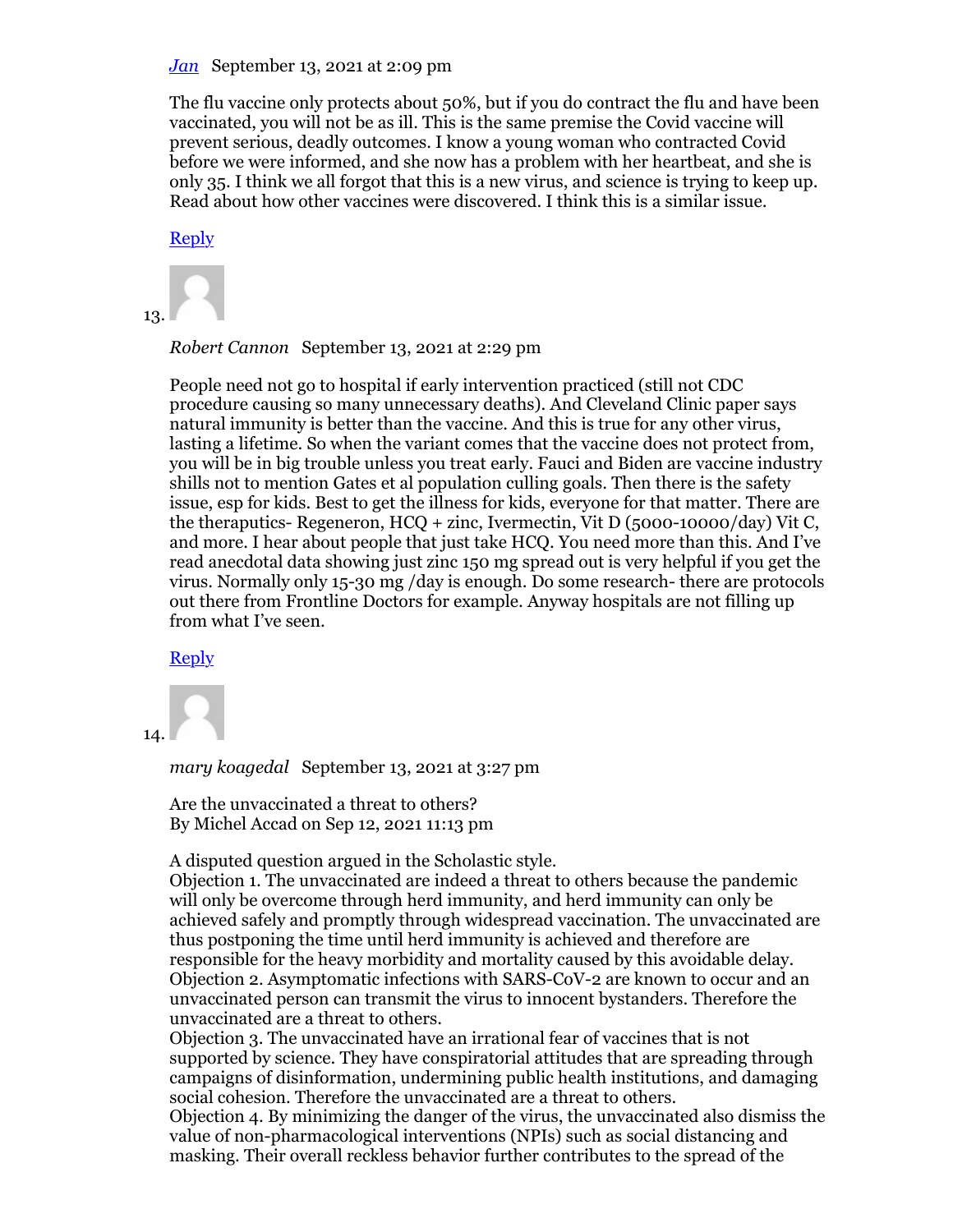virus and to much morbidity and mortality. Therefore the unvaccinated are a threat to others.

Objection 5. The unvaccinated are much more likely to be hospitalized with COVID and to suffer severe complications that are costly to society than the vaccinated. Therefore the unvaccinated are a threat to others and should bear the cost of their healthcare if they persist in their refusal to be vaccinated.

————————– Sed Contra, as it is said, "The healthy have no need of a physician, but the sick do." Therefore, being healthy, the unvaccinated have no need to be vaccinated and cannot be a threat for failing to do something they have no need to do.

Response: It is not the unvaccinated person who can harm, but the infected one. For an unvaccinated person cannot spread disease by virtue of being unvaccinated but only by virtue of being infected, and being infected does not figure in the definition of being unvaccinated for the unvaccinated are healthy.

An unvaccinated person is only potentially, not actually, infected, and only what is actual can properly be a threat. For the legal definition of a threat is "the real and serious communication of an intent to inflict harm," but the unvaccinated could only inflict harm by being infected, not by being unvaccinated.

————————– Reply to Objection 1. Herd immunity is a modeling concept in epidemiology that cannot serve as a target of public health policy, as when Mongolia was believed to have reached herd immunity for measles through wide vaccination rates yet nevertheless suffered a large and widespread outbreak of measles in 2015. The inability to achieve herd immunity, therefore, cannot be imputed to any person or group of persons.

Reply to Objection 2. Asymptomatic infections can affect the vaccinated as well as the unvaccinated. Furthermore, the inability to detect an asymptomatic infection is a shortcoming of technology. Traffic deaths are much more likely to occur under poor lighting conditions yet we don't consider nighttime drivers to be a public threat. Reply to Objection 3. A society that claims to be pluralistic cannot be threatened by a plurality of attitudes. The distrust of public institutions cannot be considered a threat if coming from the unvaccinated, but a virtue (or at least an acceptable social stance) if coming from other groups such as, for example, the Black Lives Matter movement. Reply to Objection 4. The correlation between vaccination status and compliance with NPIs has not been established in a manner that excludes confounding variables. Furthermore, while NPIs are widely accepted public health interventions, their actual effectiveness is difficult to prove empirically. The unvaccinated cannot therefore be deemed to be a threat based on this tenuous association to demonstrable harm.

Reply to Objection 5. A large number of diseases and injuries may be caused or aggravated by the behavior of their victims. The unvaccinated are not more of a financial threat to society than those who smoke, those who drink excessively, those who incur leisure sports injuries, those who drive absent-mindedly, those who eat more than they should, those who unduly expose themselves to sexually-transmitted infections, etcetera.

Image: Laurentius de Voltolina. 14th c. image of a university lecture (Public Domain).

The post Are the unvaccinated a threat to others? appeared first on Alert & Oriented.

#### Reply

————————–

*Tom* September 13, 2021 at 3:35 pm

15.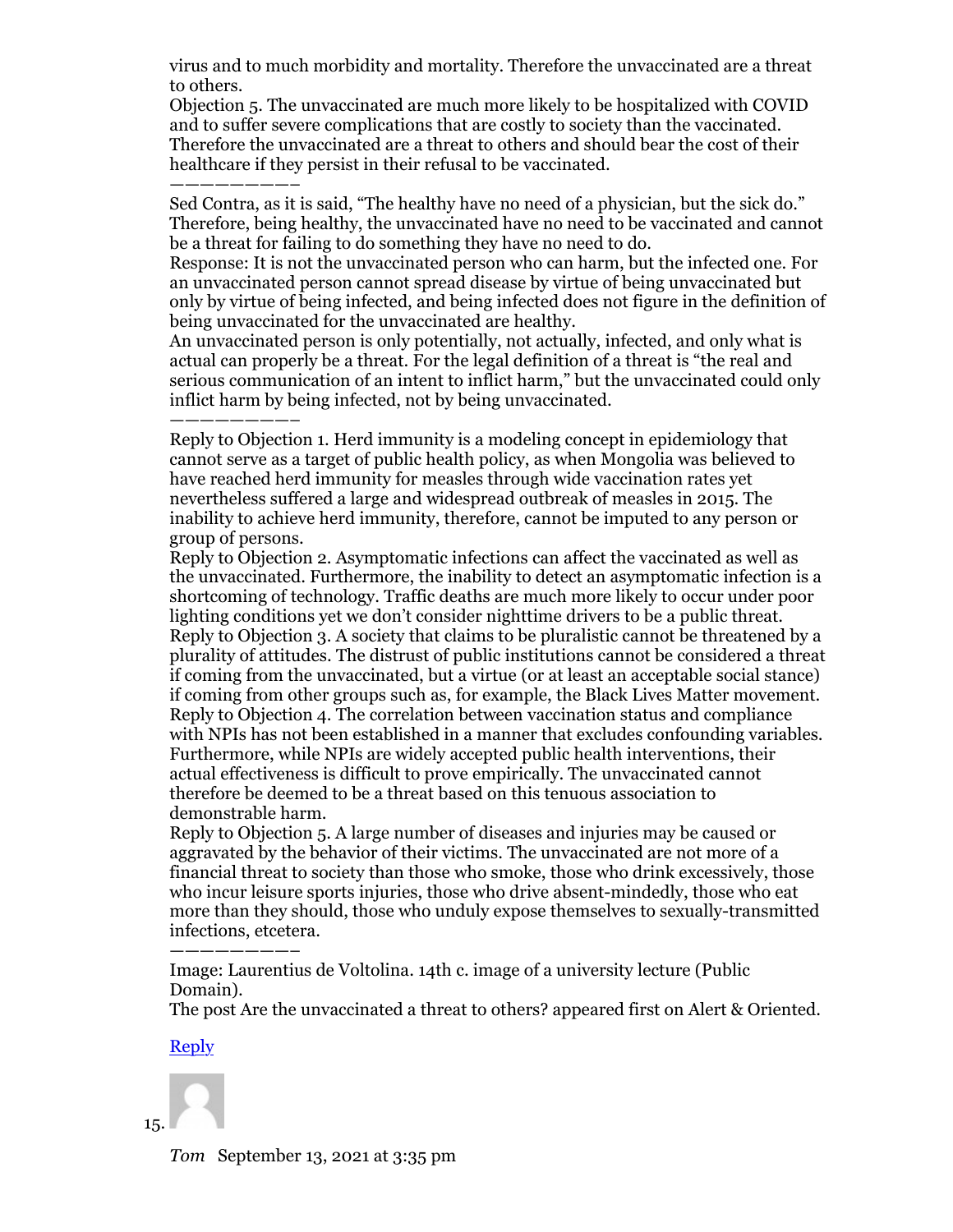If you read the info given to the CDC and FDA by pfizer and moderna, they both say their products were only tested as a means to lessen the severity of a covid case, at best. The trials were not nearly long enough to determine if any disease could be stopped from being transferred or if deaths could be prevented.

How exactly are they testing for the delta and mu variants? The PCR test has been shown to be fake and was never tested to find out if it could even detect any specific covid virus. Most PCR tests used any number of cycles the labs wanted with no set standards…pure non-science and highly subject to misuse and questionable results.

Besides, there are no germs in the air transmitting anything. The flu like virus you experience is created by imbalances, deficiencies and disrupted bodily functions within each person. Those with many medical problems, or comorbidities are most susceptible to having an event where the body tries to repair the damage. That could result in a flu, cold, or other sickness.

There is no disease, only conditions that cause disease. Your body knows how to be healthy if you help it along and don't interfere with it's functions. This is the terrain theory of disease, which makes more sense to me than germ theory.

Reply

16.

*Les* September 13, 2021 at 3:43 pm

In my gut I know these shots are not what they say they are , safe or effective. They are rushed with no clinical trials completed just pushed through with an EUA. I used to work in research and every participant had to sign an informed consent. So many people have taken the shot under the EUA with no informed consent. Why has this been allowed ? this doesn't happen with medicines they are scrutinized heavily for years and have liabilities attached.

I refuse to subject my body , personal health and freedom to an experimental jab at best, a dangerous poison laden immune dysfunction causing injection at worst. You can tell it's bad when people are willing to forgo their jobs in order not to take it especially those working in medicine.

We see the evidence on the frontlines daily.

Vaccines were never meant to stop transmission just to protect the injected from death and disease. They are supposed to create immunity so if you are exposed you should either not get sick or have minimal symptoms.

Not so with this injection the cure is rapidly becoming the curse.People don't realize their bodies are replicating the S protein over and over and the protein has affinity for muscle and other tissues. This S protein is what makes CV so dangerous. I believe it is not clearing the body as it is a man made protein with alterations on it

to make it more virulent and increase reproduction in human cells. Read about the condon protein site replacements done on the spike for this man made shot. I don't think anyone knows what this will do to mankind … hence this is the experiment.

#### Reply



*Shauna* September 13, 2021 at 3:49 pm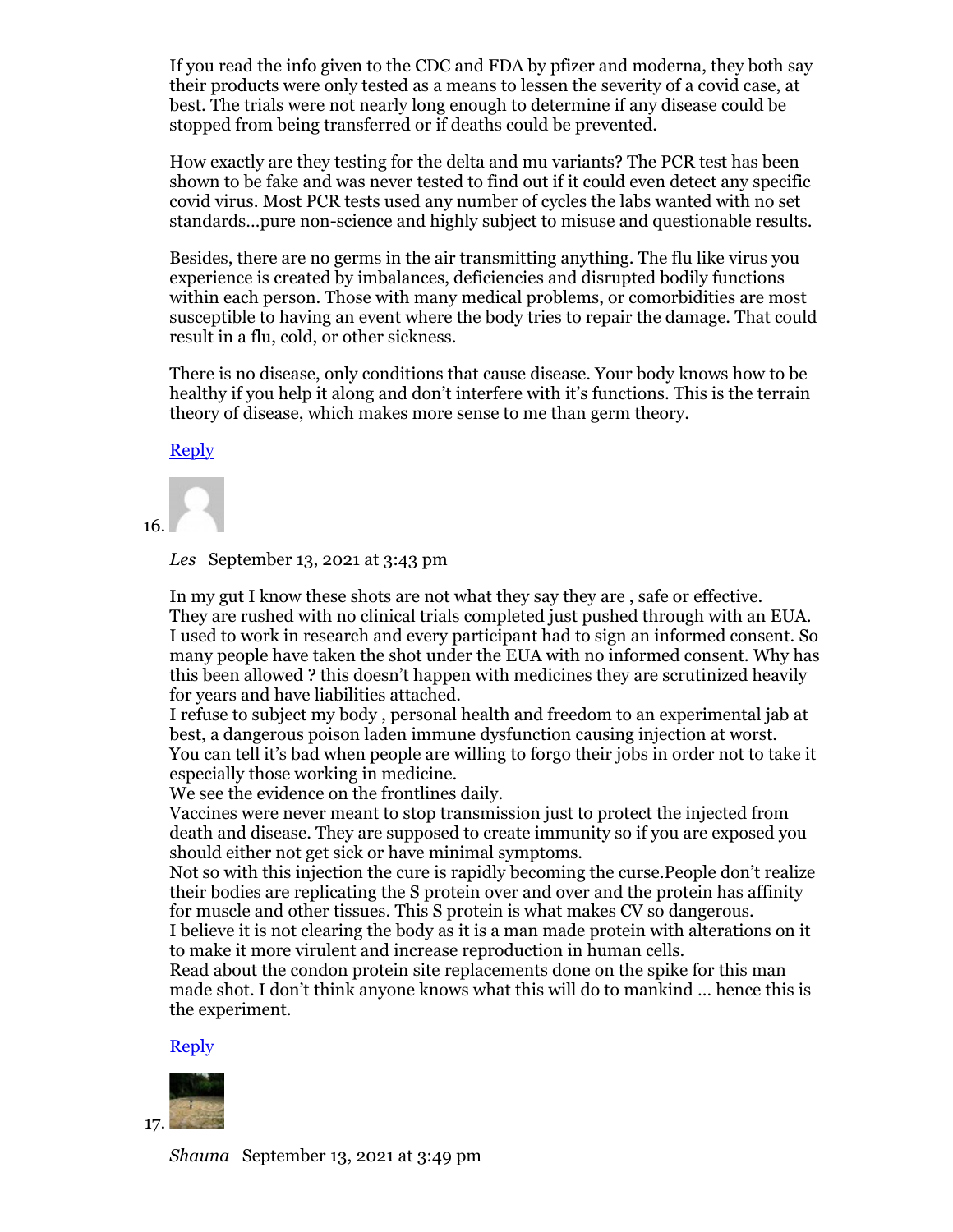I am not vaxxed. Nor will I be. It is NOT because I do not want additional protection. I do not want the side effects from the jab! I have just gotten over Covid and did not go to hospital, I am fine. I am an elder as well. I eat as clean as I can, exercise – all that we need to do to stay healthy.

The main thing I see that has not been addressed is this: When one is ill, STAY HOME! The vaxxed who are infected and don't know it do not stay home. Think about that.

Reply



*CATT* September 13, 2021 at 5:08 pm

Why anyone is surprised by this is beyond me. The CDC was very explicit, from the very beginning, that these inoculations would not prevent illness. In fact, they have created illness in those who have received the jab and also those unvaxxed, that the jabbed come in contact with. I have been shaking my head at the nonsense for the past 18 months.

People are such fools to put their trust in untrustworthy organizations.

Reply

19.

*Annette Cohen* September 13, 2021 at 5:09 pm

I agree with "Colorado." We're no longer on a slippery slope. We've fallen off the cliff. We're living in a completely alien, dystopian reality, whether or not we want to acknowledge this fact. I feel as though I'm in the midst of a nightmare.

I have an idea I want to share with other like-minded people, and I don't know how to get it out there except to offer it on websites like this.

Mask mandates are total, ubiquitous, in force everywhere now, in the area I live in, which is the San Francisco Bay Area. I've tried to go against the mandate by refusing to mask up, but I find it's a losing battle, with little to no effect even when I succeed. I've come to the conclusion that those of us against the mask mandates (and against the mandatory poison injections) should use the mask mandates to our own purposes, as a way to 1) express our resistance, and 2) as a way to find other people who feel as we do, so that we can organize in person with them. I feel that if we only communicate with others online we'll be unable to effect any changes in the real world.

My idea is to wear a face mask (but only where required to do so) which has a protest message of some sort written, or embroidered, on it. Some ideas I've thought of are RESIST, TYRANNY, 1984, GATES OF HELL, MASS HYPNOSIS, BIOWEAPON, MSM LIES, FRAUDCI, PHARMA OWNS FDA, CORPORATE MEDIA LIES.

I have no doubt there are plenty of other relevant messages which we can think up. Suggestions are welcome!

I did a search on the internet a couple of days ago for "resistance face masks," hoping to find some along these lines, but I found none whatsoever among the endless